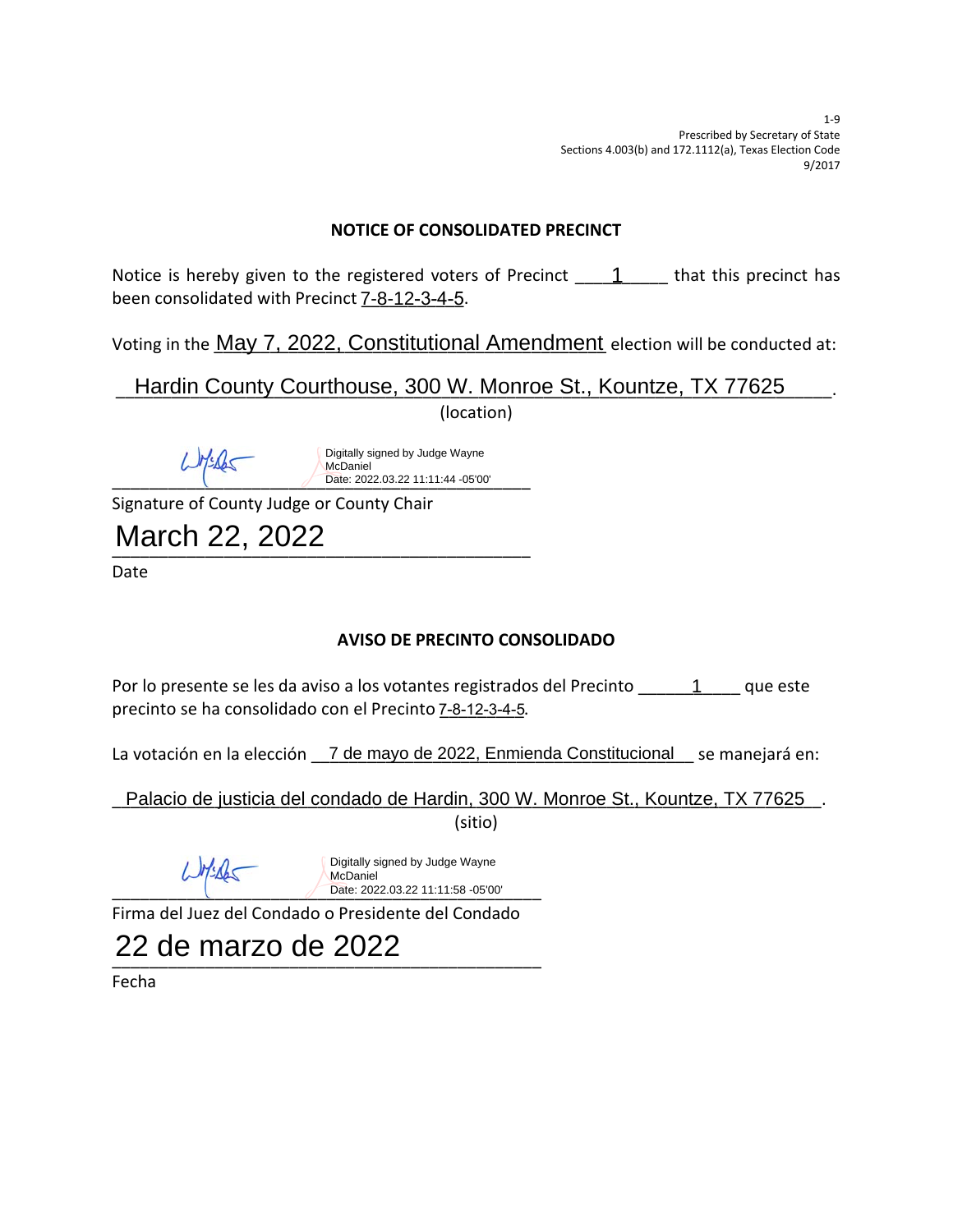

**o :µÌo }v- } WŒ•]všo }v-** $\overline{\mathbf{a}}$ 

**zzz &Z-**团

22 de marzo de 2022

**&]Œu-**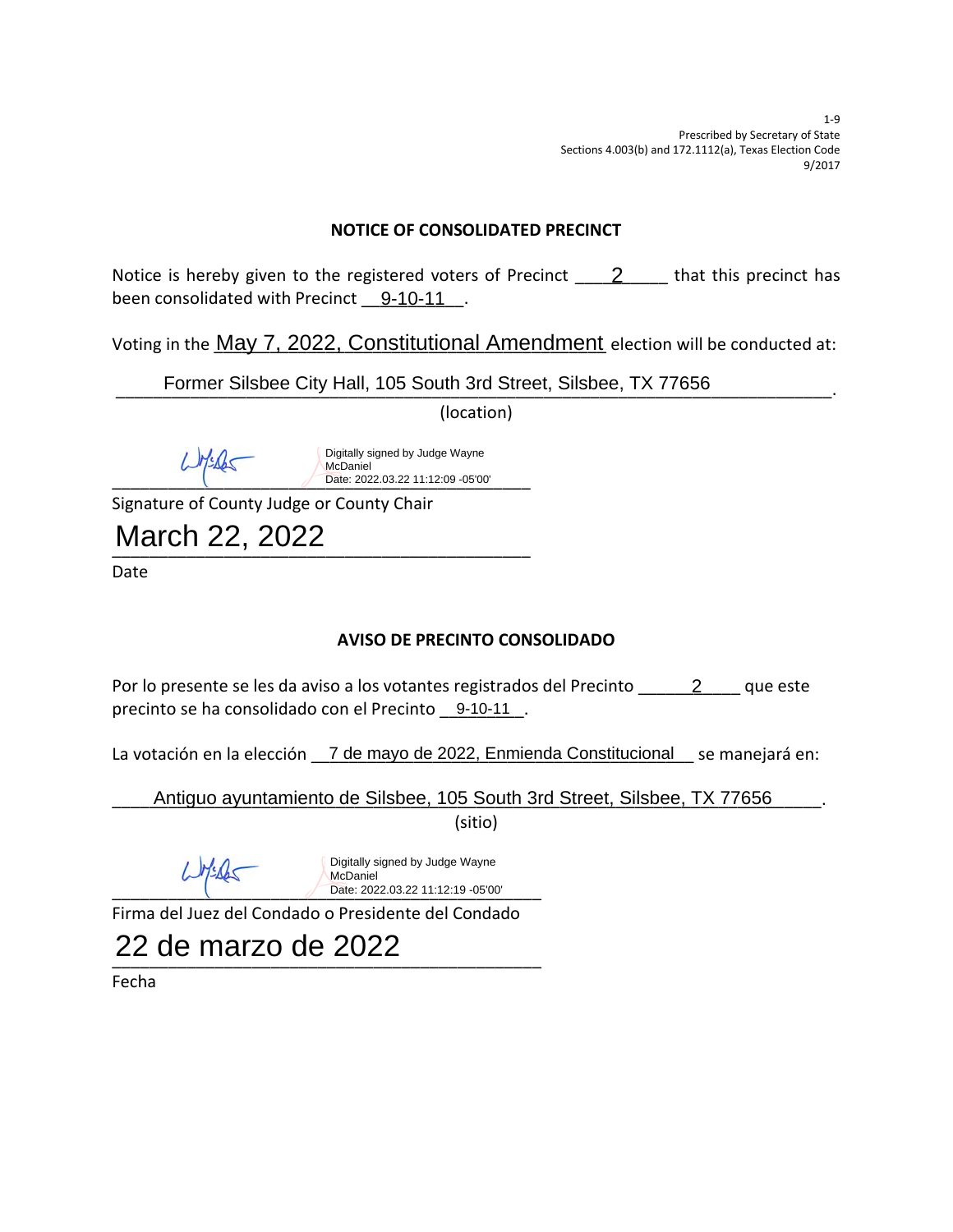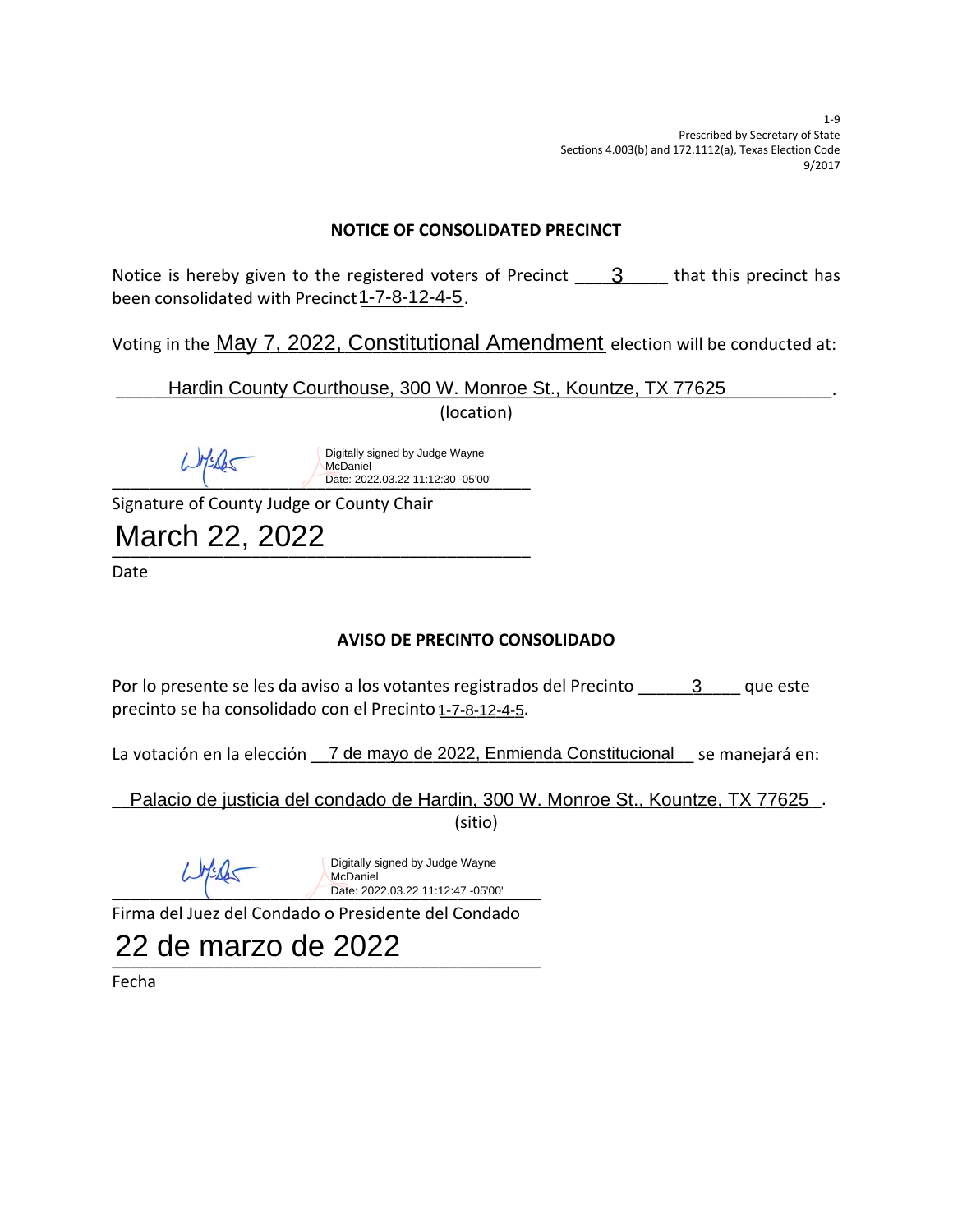|           | <b>NOTICE OF CONSOLIDATED PRECINCT</b> |   |   |     |                |                                         |   |                                                                                 |             |   |   |                                                               |
|-----------|----------------------------------------|---|---|-----|----------------|-----------------------------------------|---|---------------------------------------------------------------------------------|-------------|---|---|---------------------------------------------------------------|
| EM<br>H   |                                        | 闣 | 儒 | 2 團 | И              | PM                                      |   | IШ<br>$1 - 7 - 8 - 12 - 3 - 5$                                                  | 4           |   | 臘 | 闣                                                             |
| <u>pß</u> |                                        |   |   |     |                |                                         |   |                                                                                 |             |   |   | May 7, 2022, Constitutional Amendment ee tion i e ondu ted at |
|           |                                        |   |   |     |                |                                         |   | Hardin County Courthouse, 300 W. Monroe St., Kountze, TX 77625<br>o ation       |             |   |   |                                                               |
|           |                                        |   |   |     |                |                                         |   |                                                                                 |             |   |   |                                                               |
|           |                                        |   |   |     |                | McDaniel                                |   | Digitally signed by Judge Wayne<br>Date: 2022.03.22 11:13:03 -05'00'            |             |   |   |                                                               |
|           |                                        |   |   |     |                | Si nature o County ud e or County Chair |   |                                                                                 |             |   |   |                                                               |
|           |                                        |   |   |     | March 22, 2022 |                                         |   |                                                                                 |             |   |   |                                                               |
| ate       |                                        |   |   |     |                |                                         |   |                                                                                 |             |   |   |                                                               |
|           |                                        |   |   |     |                |                                         |   | <b>AVISO DE PRECINTO CONSOLIDADO</b>                                            |             |   |   |                                                               |
| Ø<br>H    | ⊡                                      | ⊡ |   |     | 22 Z           |                                         | ⊠ | PØ.<br>$1 - 7 - 8 - 12 - 3 - 5$                                                 | <u> ? 2</u> | 0 | 4 | <u> ? ? ?</u>                                                 |
| Æ.        |                                        |   |   |     | se             |                                         |   | andemayo de 2022, Enmienda Constitucional                                       |             |   |   |                                                               |
|           |                                        |   |   |     |                |                                         |   | Palacio de justicia del condado de Hardin, 300 W. Monroe St., Kountze, TX 77625 |             |   |   |                                                               |
|           |                                        |   |   |     |                |                                         |   | sitio                                                                           |             |   |   |                                                               |
|           |                                        |   |   |     |                | McDaniel                                |   | Digitally signed by Judge Wayne<br>Date: 2022.03.22 11:13:13 -05'00'            |             |   |   |                                                               |
|           | ir a de                                |   |   |     |                |                                         |   | uez de Condado o residente de Condado                                           |             |   |   |                                                               |
|           |                                        |   |   |     |                | 22 de marzo de 2022                     |   |                                                                                 |             |   |   |                                                               |

e ha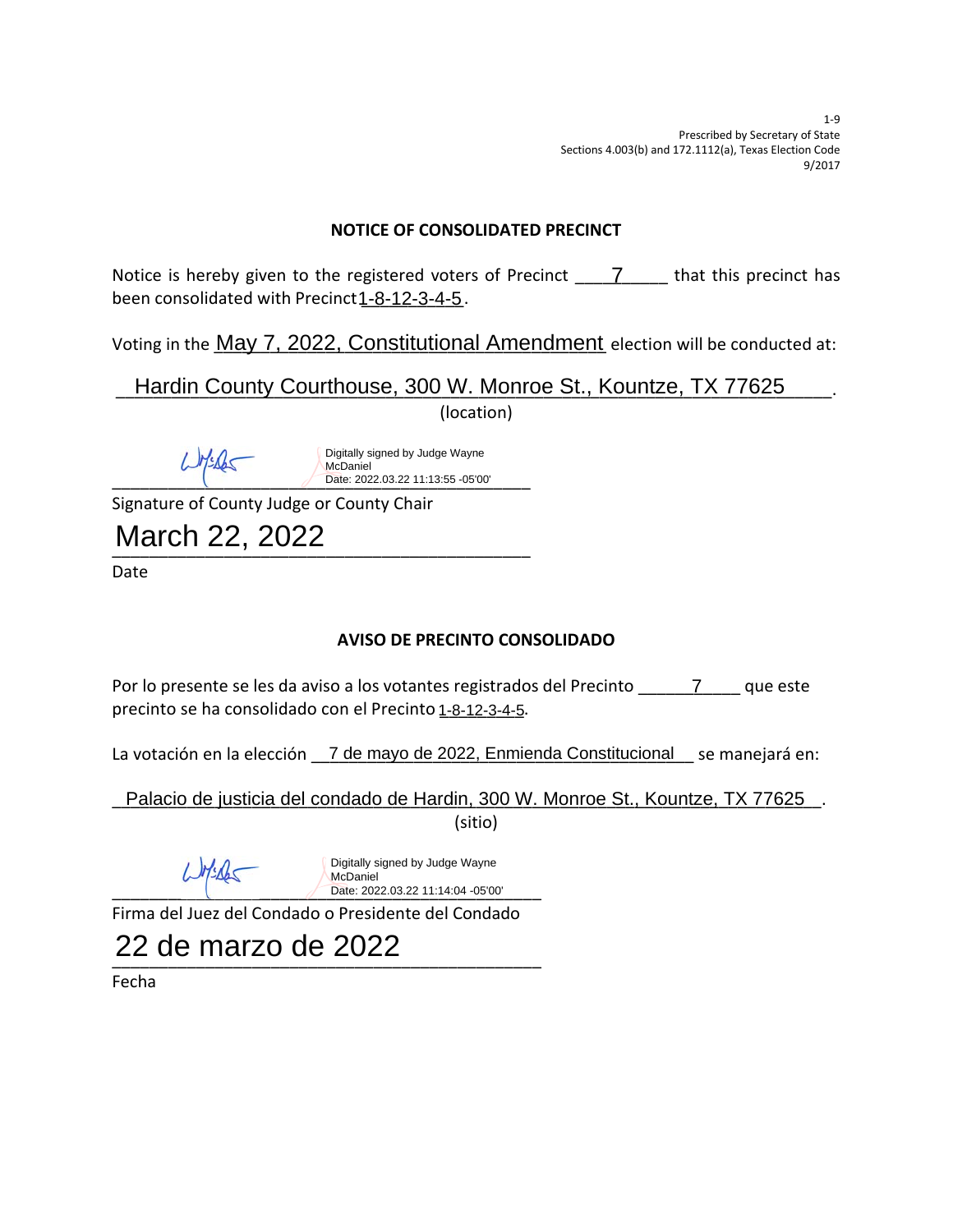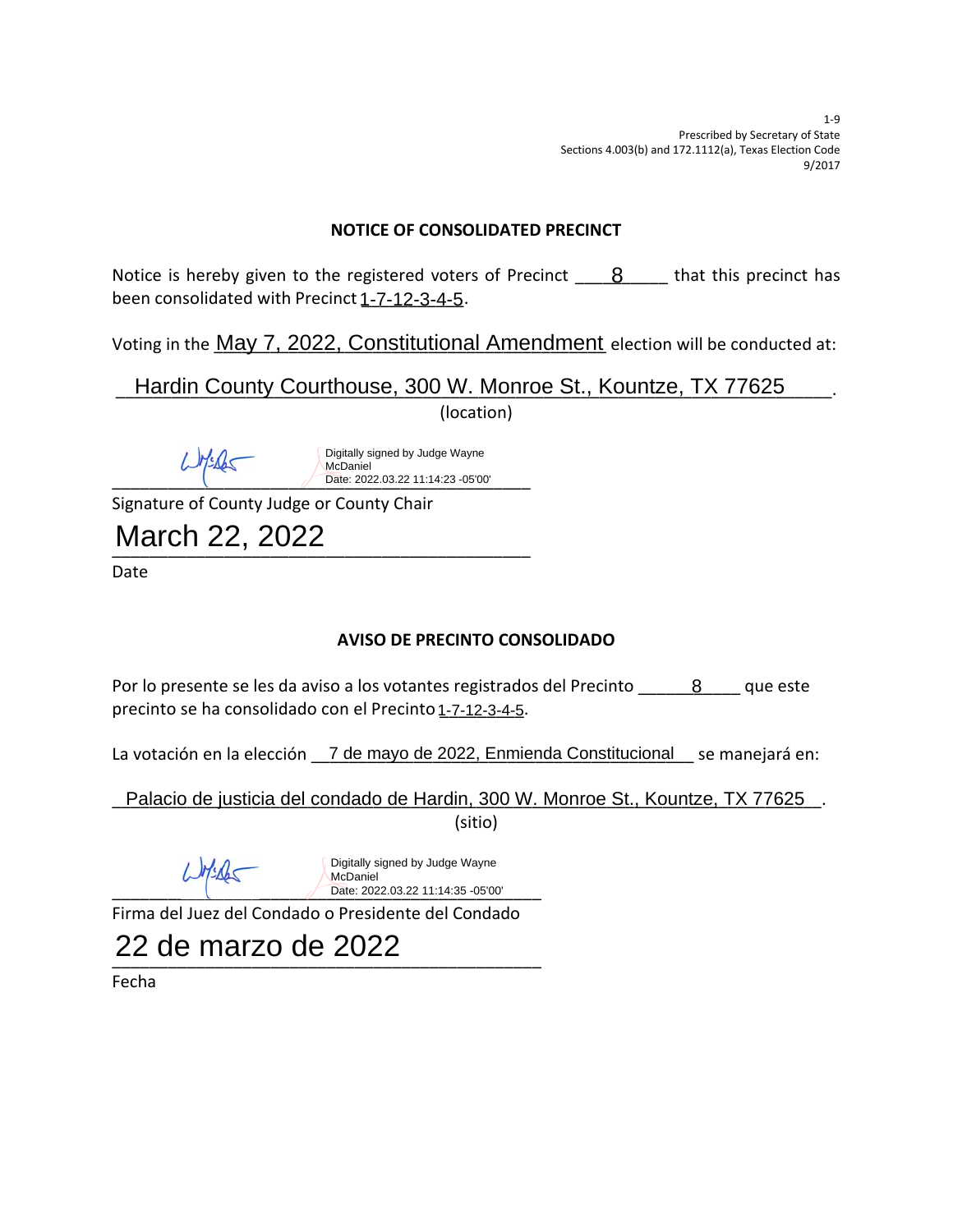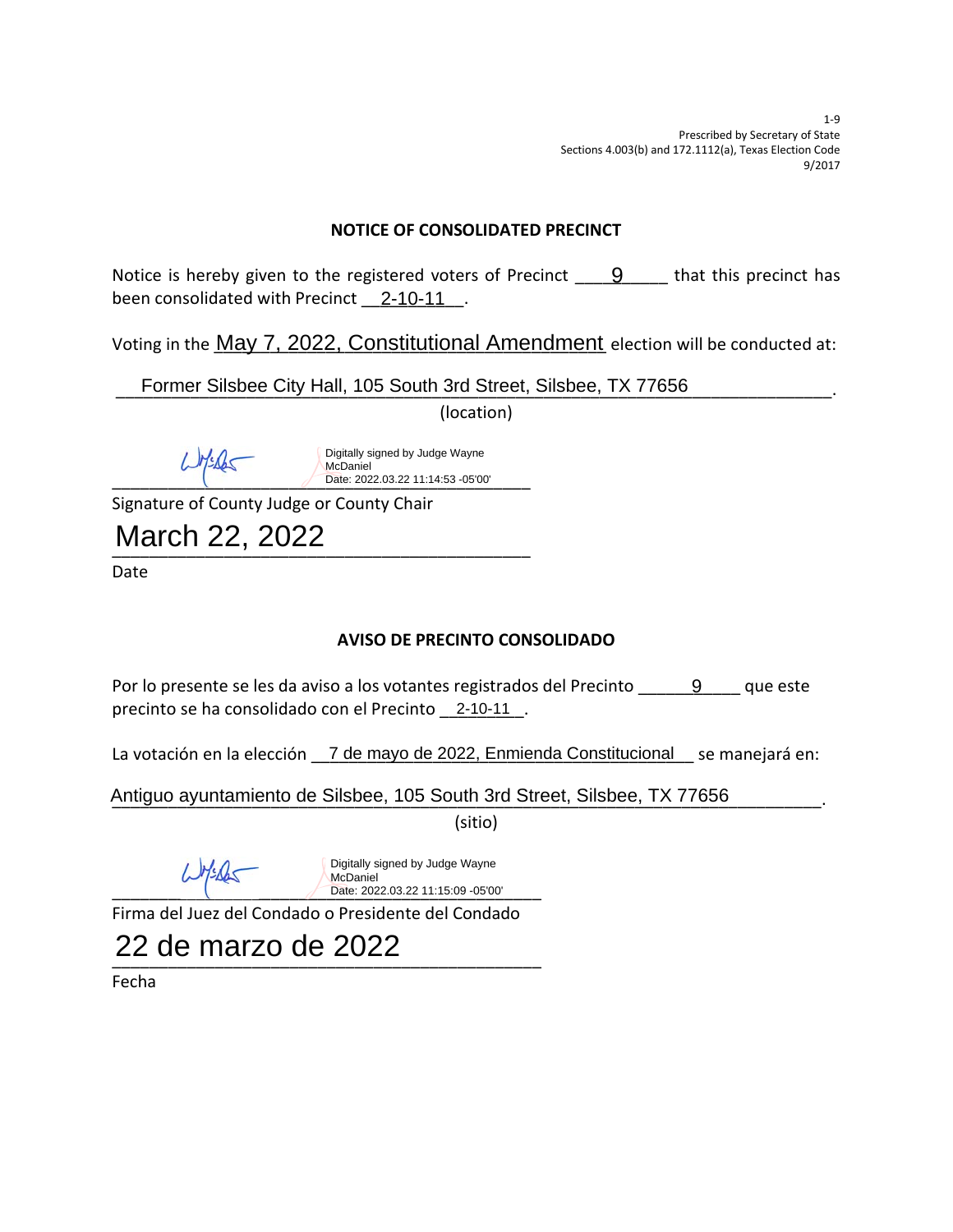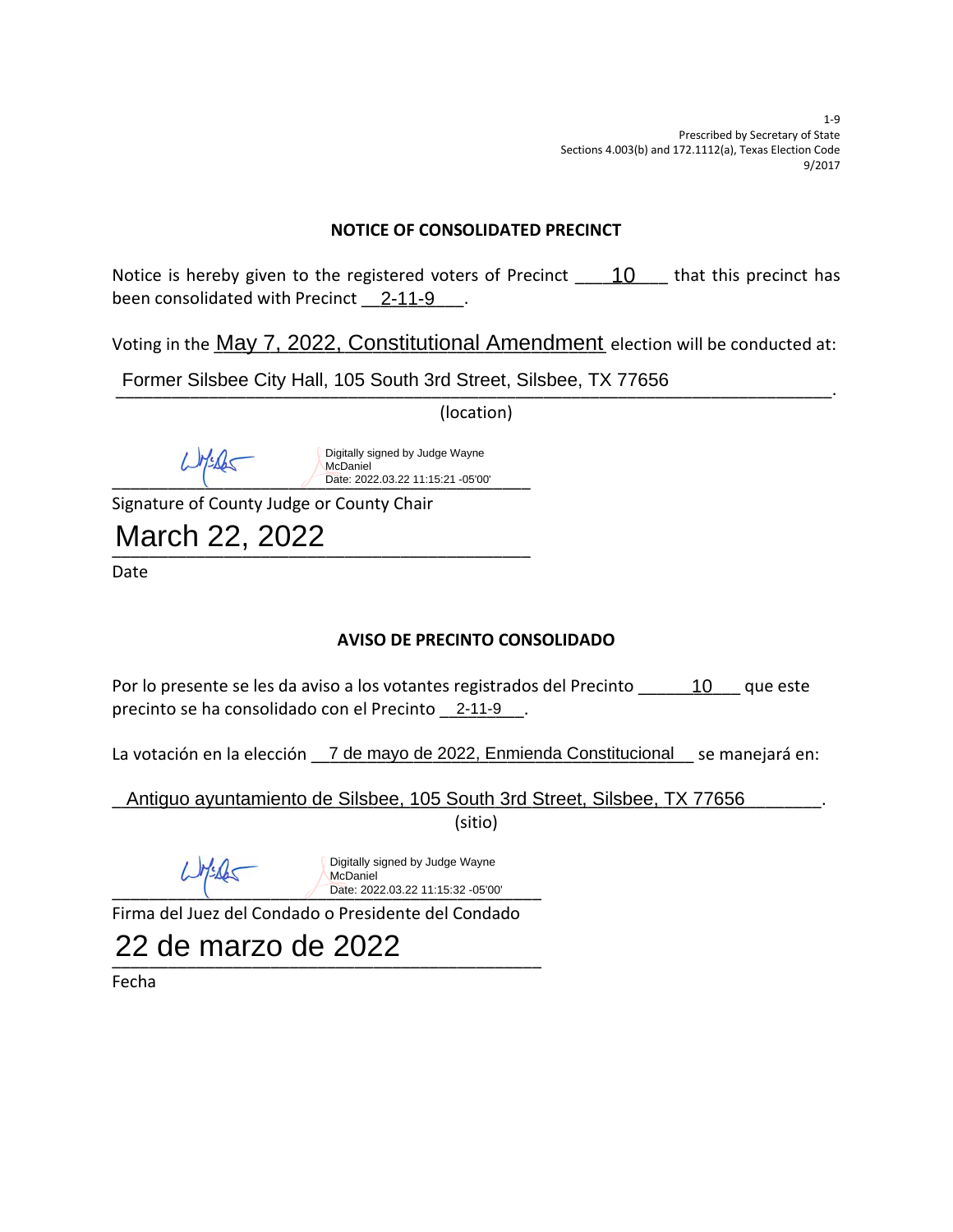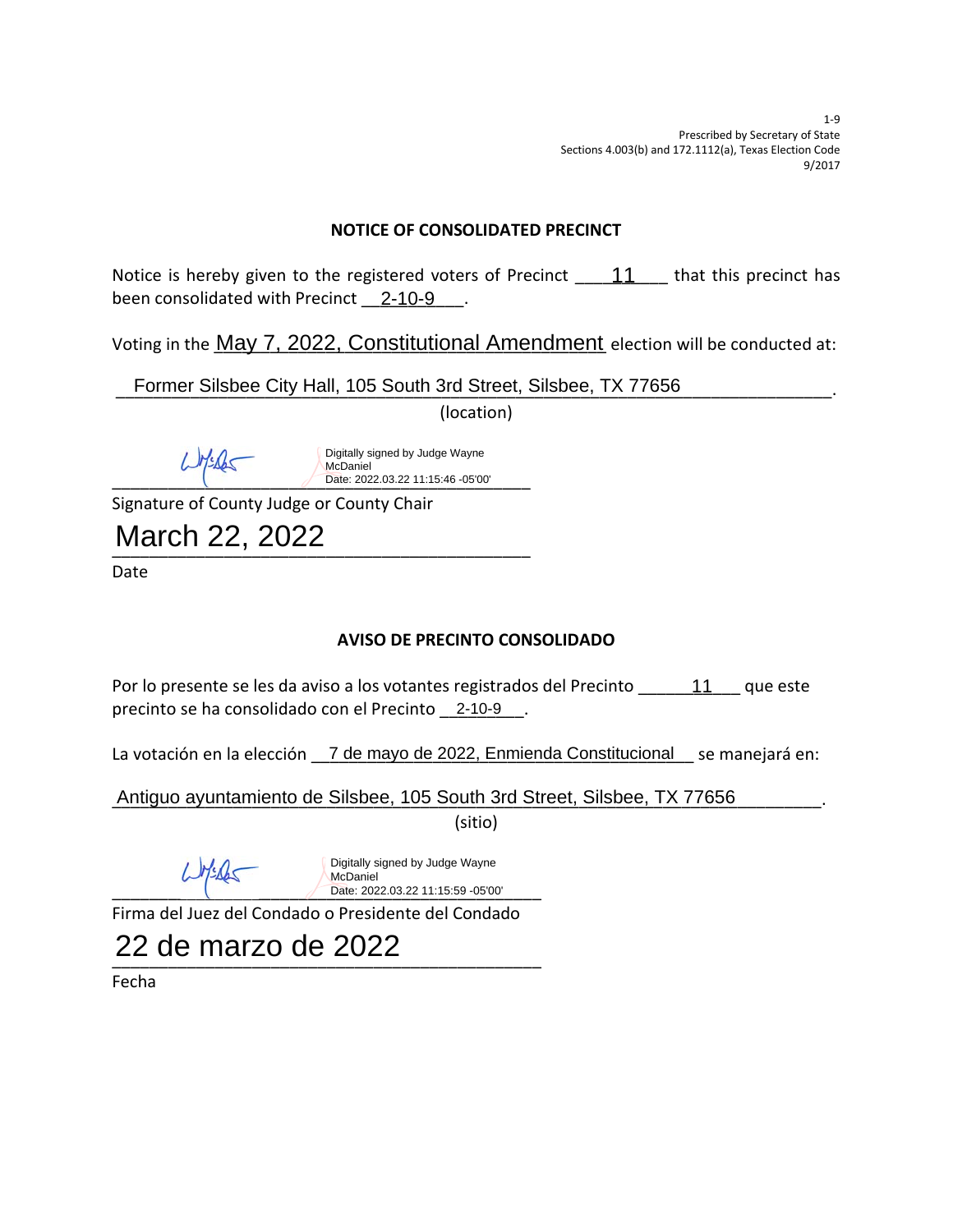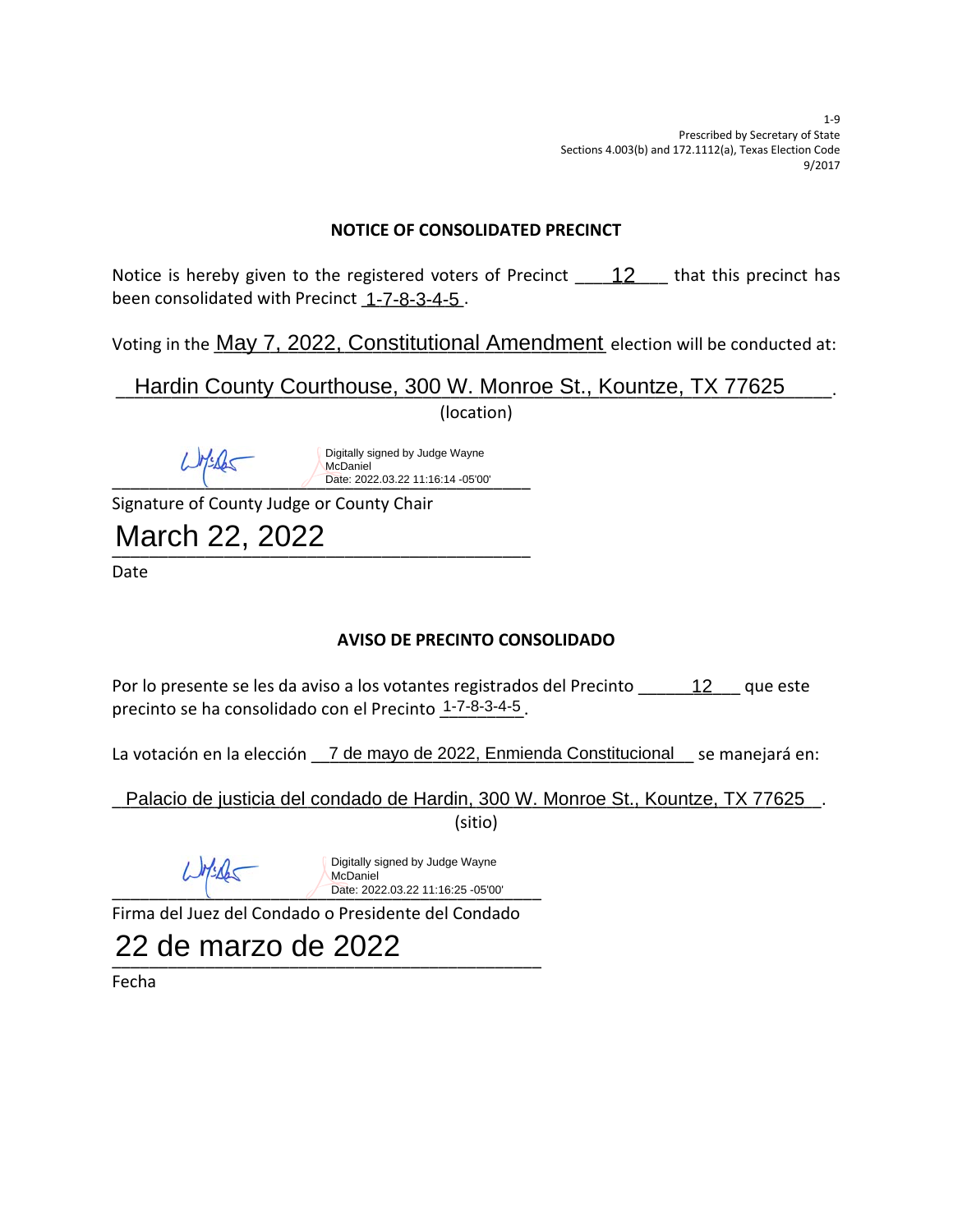

# **AVISO DE PRECINTO CONSOLIDADO**

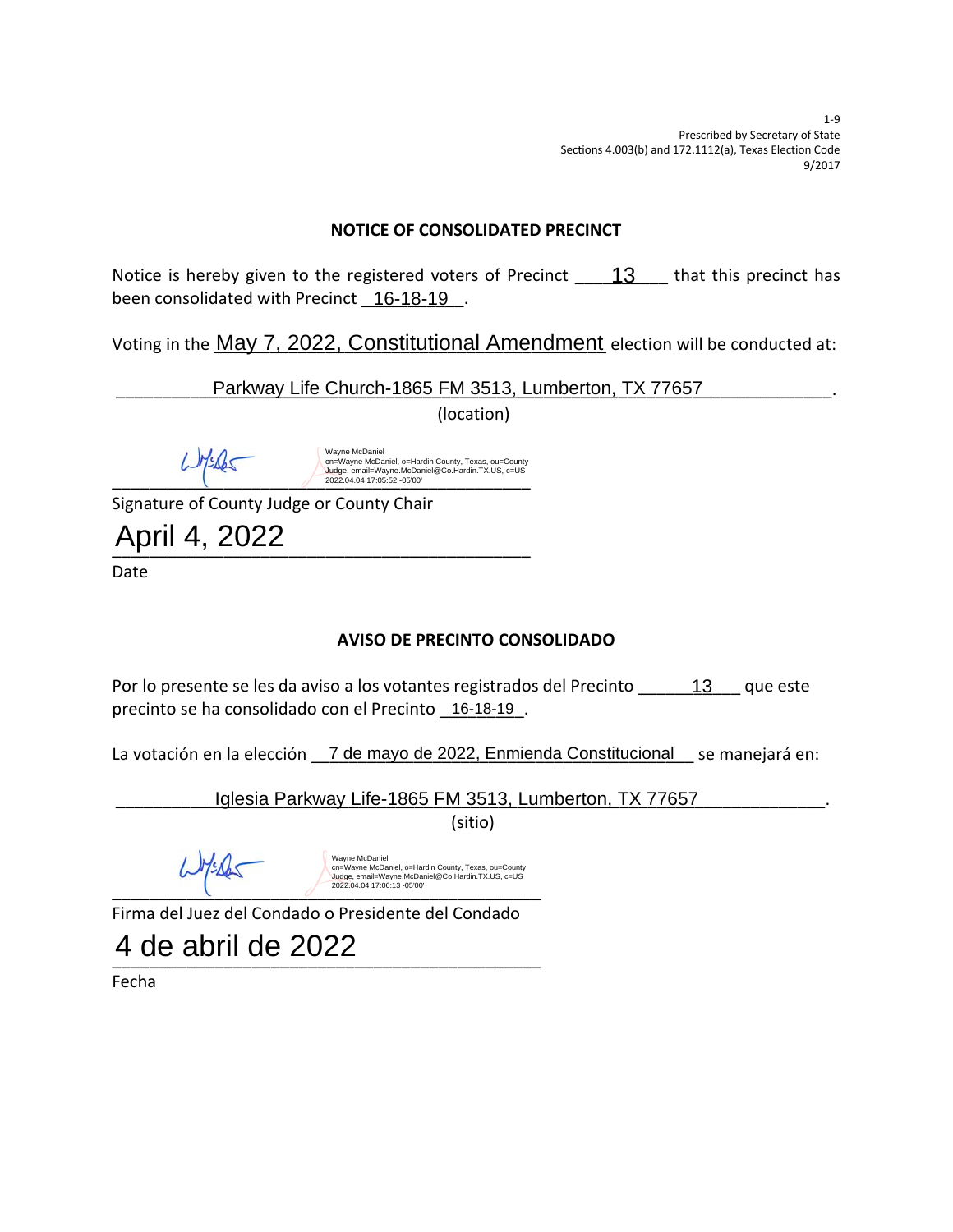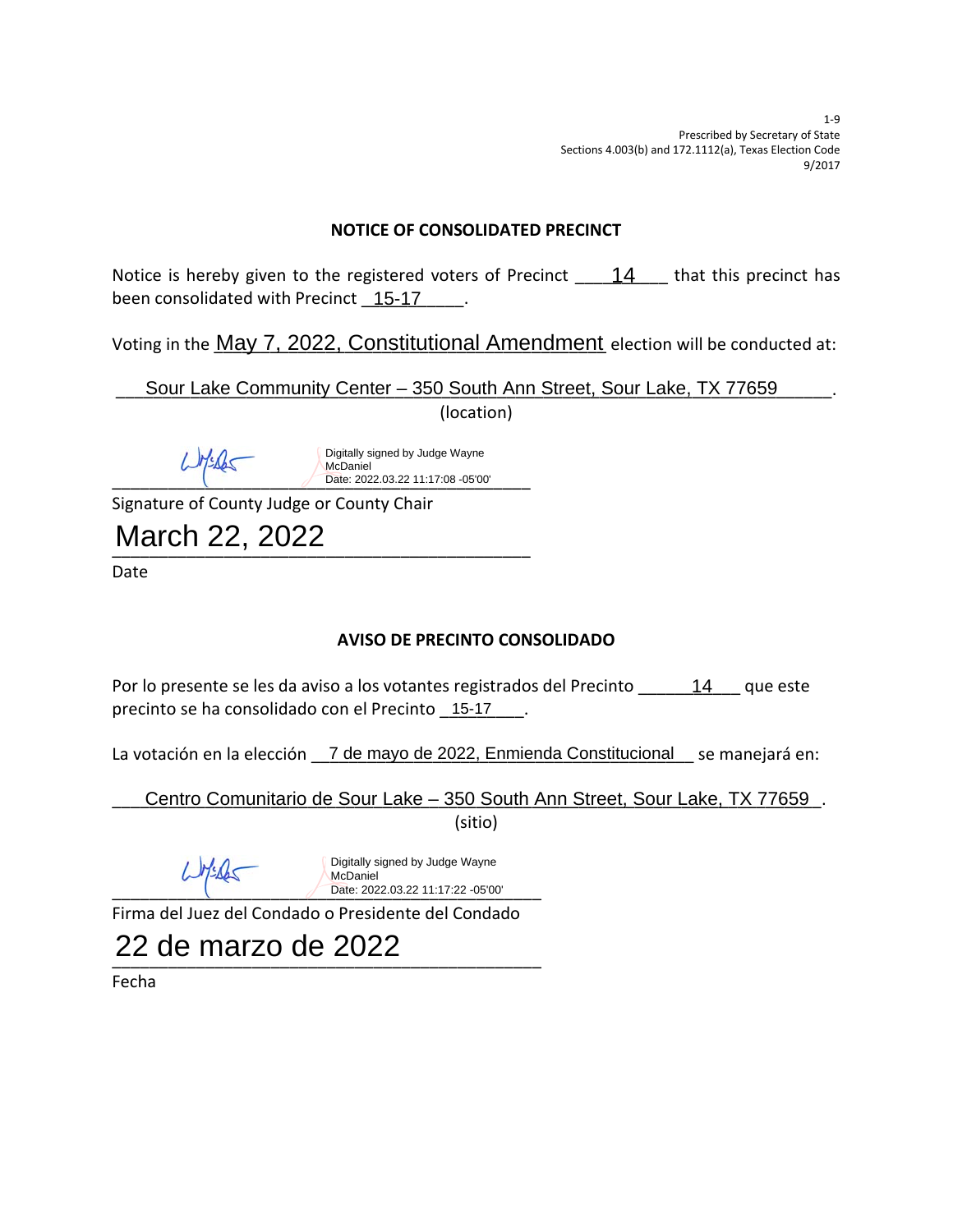

7 de mayo de 2022, Enmienda Constitucional

 $\blacksquare$ **~•]š}•** Centro Comunitario de Sour Lake – 350 South Ann Street, Sour Lake, TX 77659

 $\blacksquare$ 

**zzz** Н **&]Œuo :µÌo}v- } WŒ•]všo }v-**22 de marzo de 2022**zzz & Z-**

**>-À}š]•v o-]•vzzz •uviŒvW**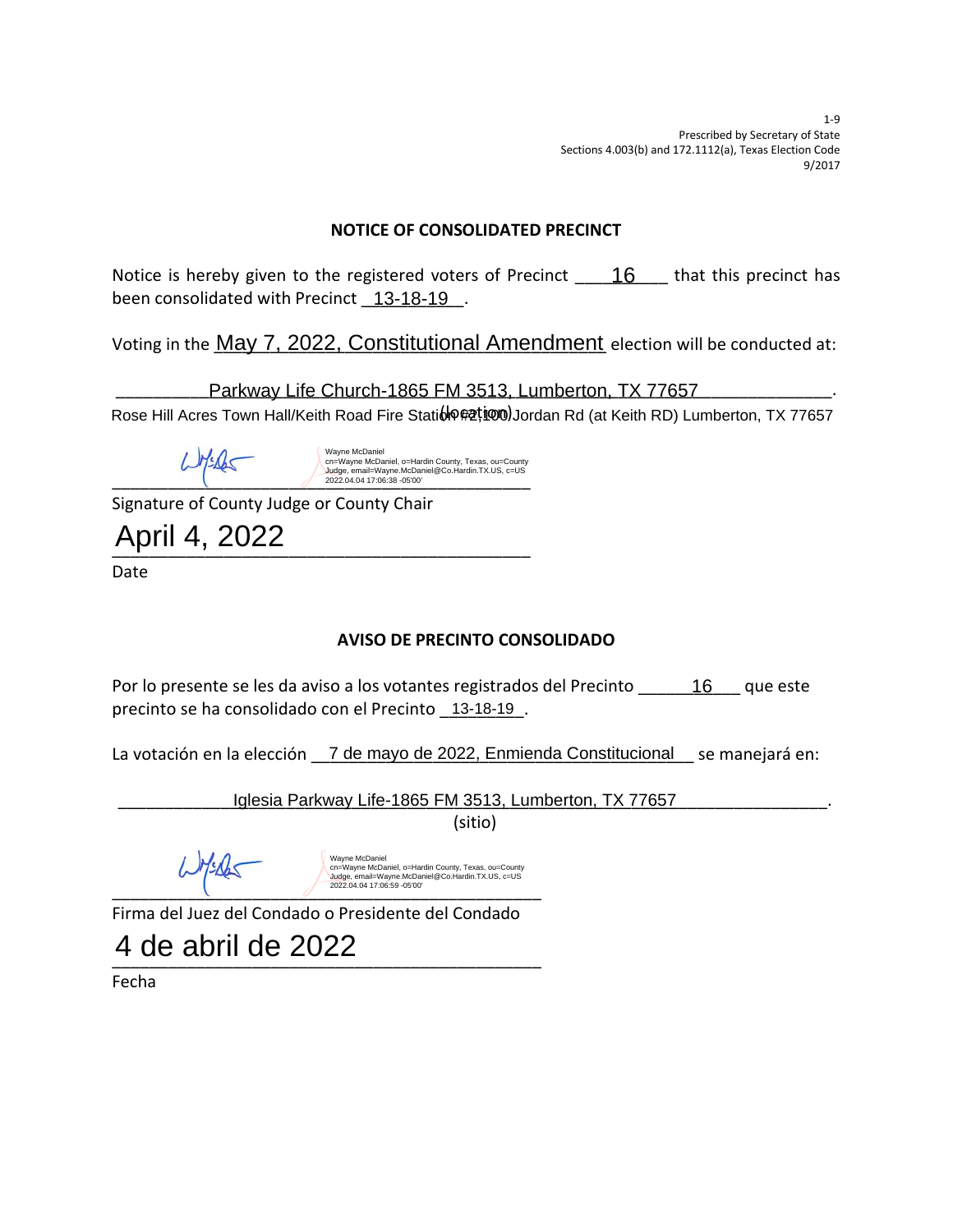

7 de mayo de 2022, Enmienda Constitucional

**zzzzzX ~•]š}•** Centro Comunitario de Sour Lake – 350 South Ann Street, Sour Lake, TX 77659



**>-À}š]•v o-]•vzzz •uviŒvW**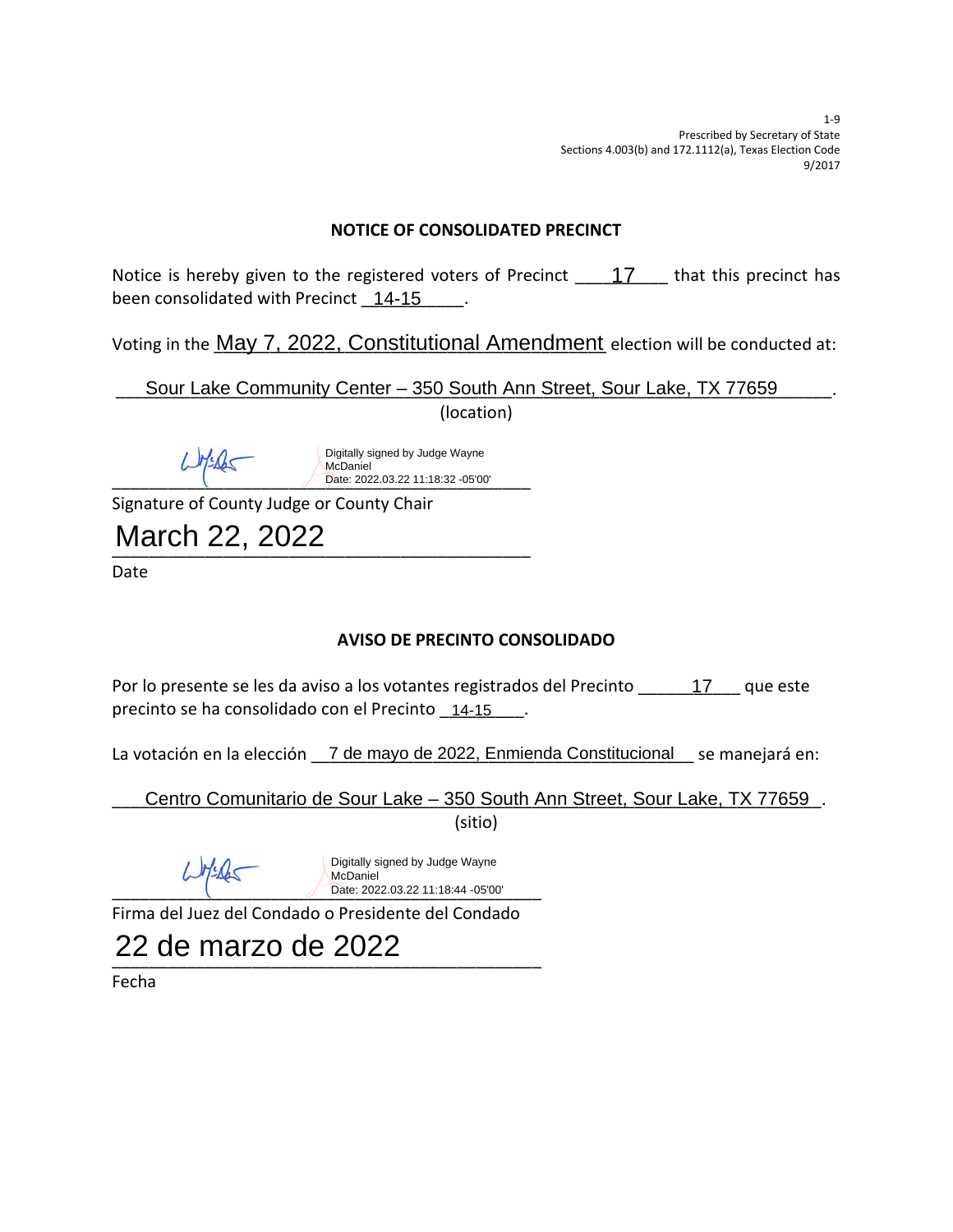

 $\blacksquare$ 

4 de abril de 2022

**& Z-**

**&]Œuo :µÌo}v-**

**zzz**